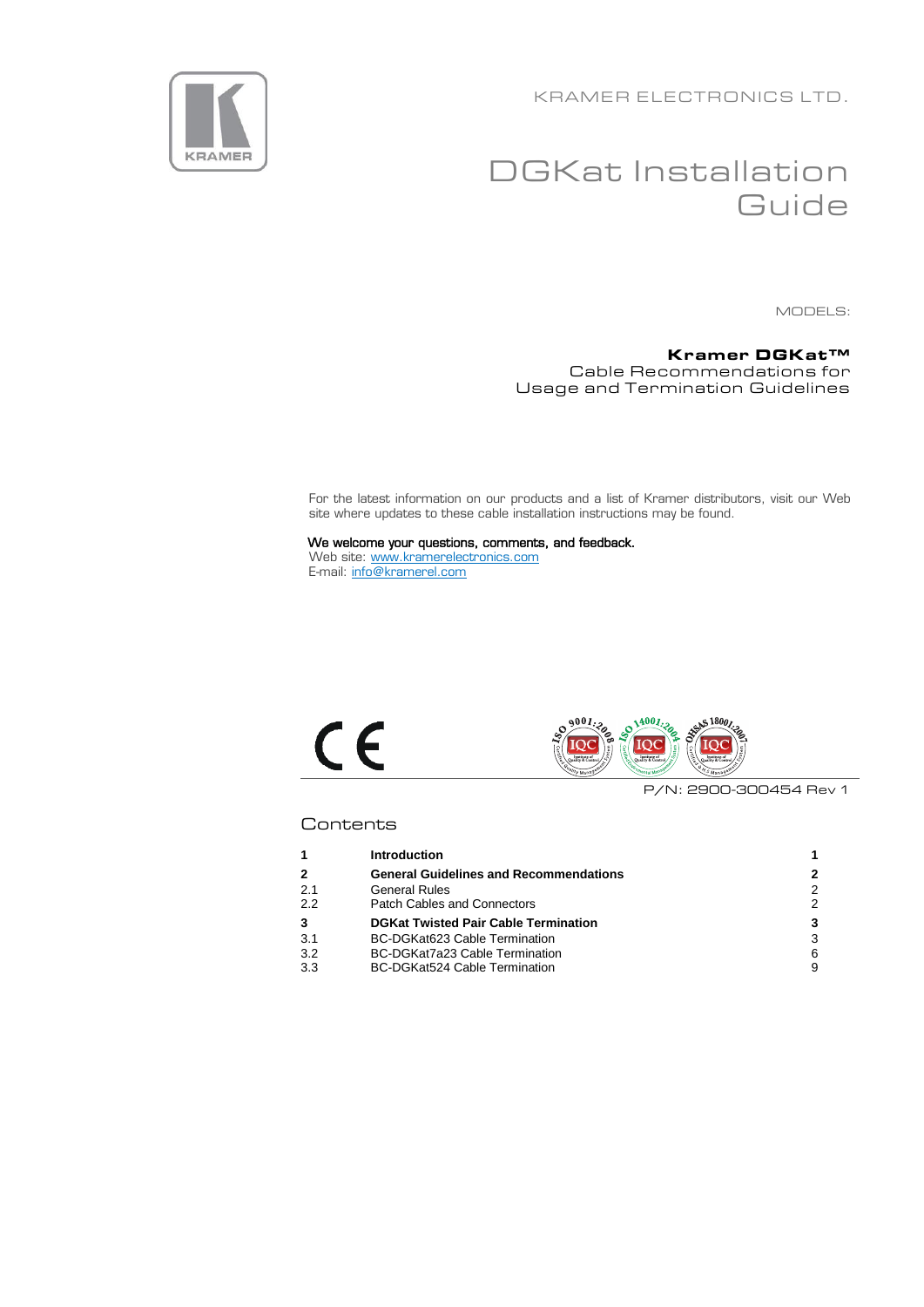# <span id="page-1-0"></span>**1 Introduction**

This document contains successful cable installation guidelines and is intended for Kramer technical personnel or external system integrators.

To check that you have the latest version, go to the DOWNLOADS section of our Web site at: [http://www.kramerelectronics.com/support/product\\_downloads.asp](http://www.kramerelectronics.com/support/product_downloads.asp)

To check our suggested cables listing, per product, go t[o http://www.kramerelectronics.com](http://www.kramerelectronics.com/)

HDMI and DVI digital signals have limited transmission distance capabilities. To overcome these limitations, AV professionals use twisted pair systems. However, distance is still limited by the construction and quality found in twisted pair cables that are optimized for high speed data in typical network applications.

Category cables from other manufacturers may have unpredictable and often reduced performance (depending on cable brand and type). It is important to choose a cable with a proven track record of performing at long distances and high resolutions.

Category cable designed for use with analog signals does not perform well with digital signals. Low-skew or skew-free cables do not perform well with digital signals.

To achieve maximum distance and ensure the highest quality performance, it is necessary to use cables designed specifically for use with HDMI & DVI digital signals.

Kramer's DGKat Series Shielded Twisted Pair Category Cable is specifically designed to deliver pristine digital video signals over the longest possible distances, ensuring optimum results.

Kramer twisted pair category cables include high quality cables for passing digital signals via transmitter−receiver sets to provide optimum range and performance:

- **BC-DGKat623** a 4-pair CAT 6 U/FTP (unshielded around foiled twisted pair) bulk cable (23AWG). The cable construction is based on unique insulation foam materials and shielding materials usually not used in conventional IT CAT cables. As a result Kramer BC-DGKat623 cables maintain much better signal integrity on longer cable runs and provide less crosstalk between the twisted pairs inside the cable for modern high-frequency digital video signals. Using Kramer's BC-DGKat623 cable adds much needed "invisible power reserve" to your installation to make them hassle-free and ensuring piece of mind in demanding AV applications
- **BC-DGKat7a23** a 4-pair CAT 7A S/FTP (braided shield around foiled twisted pair) bulk cable (23AWG). The cable is optimized for the new 10GBase-T applications as defined in IEEE 802.3an and for PoE+. Four individually aluminum−foil shielded twisted pairs (S/FTP), are cabled with a drain conductor and overall braid−shielded, providing the best available shield
- **BC-DGKat524** a 4-pair CAT 5e F/UTP (foil around unshielded twisted pair) bulk cable (24AWG), designed as the ideal companion to Kramer's twisted pair digital transmitter-receiver sets to provide optimum range and performance. Four non−shielded (F/UTP) twisted pairs of 24AWG solid copper conductors are cabled together and shielded with a polyester−aluminum tape and outer jacket

These cables are available in pull boxes of 100/305m (328/1000ft).

Before installing a particular cable, be sure to check that you are using the appropriate cable best suited to your installation. Take into account the distances involved, as well as the expected performance of the connected devices (for example, consider the expected resolutions of display devices).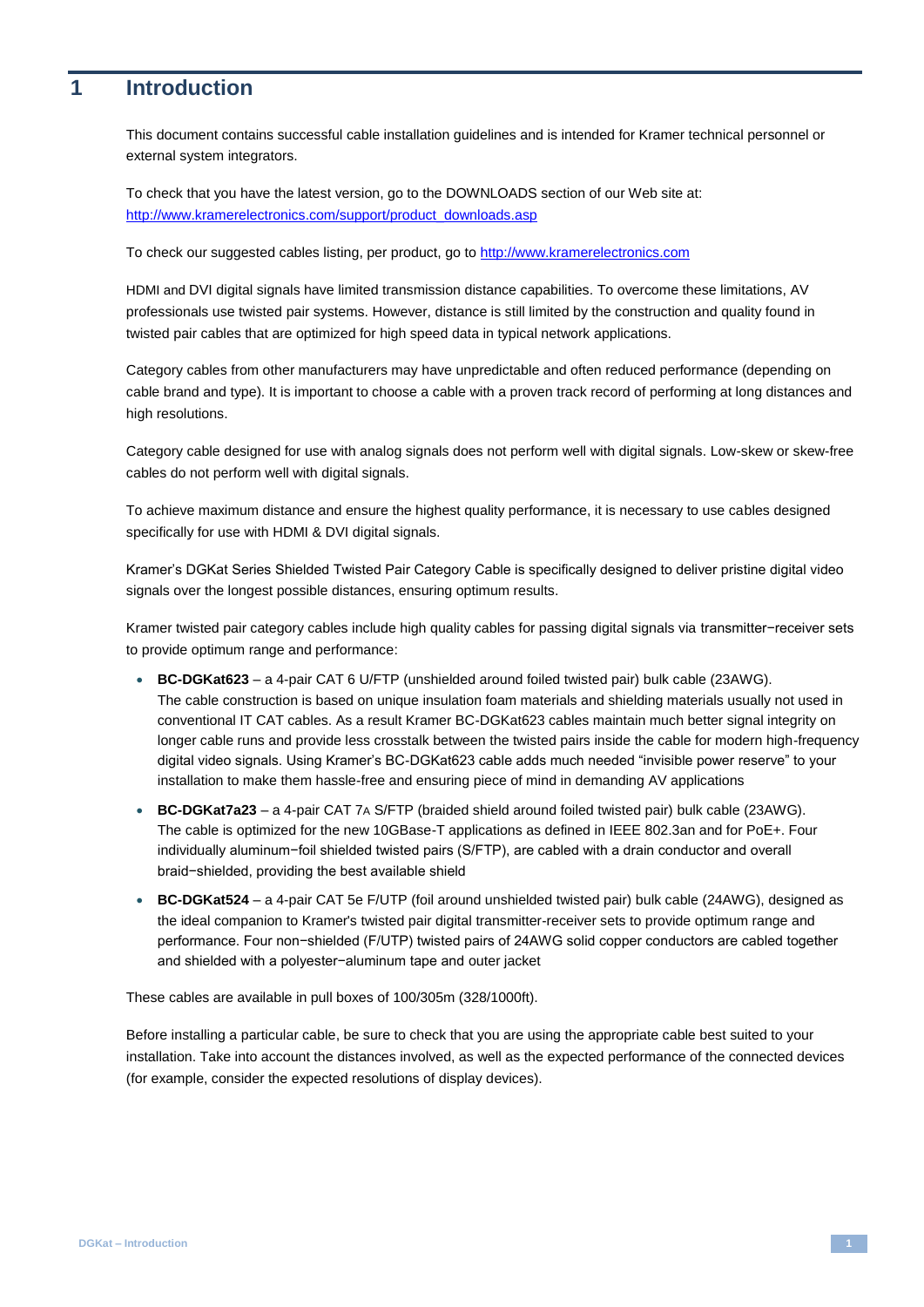# <span id="page-2-0"></span>**2 General Guidelines and Recommendations**

#### **It is essential that you keep away as far as possible from EMI (Electro-Magnetic Interference) environments, and in particular**:

- **EMI sources:** Keep the cable away from electromagnetic interference environments such as high-voltage electrical cables, electric motors (such as elevators or refrigerators), fluorescent, light-fixtures and so on
- **AC power cables:** Keep the cable at a distance of at least 12" from AC power cables
- **AC power canals:** Do not use electrical conduits to deploy the cable
- **Patch cords:** For better results do not use patch cords

#### **Proper cable termination is crucial; otherwise installation failure may occur** (see Sectio[n 3\)](#page-3-0):

- Make sure that the drain wire is well soldered to the metal casing of the RJ-45 connectors on both cable ends. Note that the Drain wire MUST be firmly attached because it is used as a 9th conductor
- Always use the recommended Kramer RJ-45 connector: For BC-DGKat623 use CCR-RJ45-TP6 For BC-DGKat7a23 use CCR-RJ45-TP7 For BC-DGKat524 use a shielded RJ-45 connector
- Keep the pairs twisted as close to the termination point as possible and make sure that the strain relief is pulled over the jacket of the cable

## <span id="page-2-1"></span>**2.1 General Rules**

The following are general rules to follow during the installation.

We recommend that you:

- Make only gradual bends in the cable when necessary to maintain the minimum bend radius of 4 times the cable diameter or approximately 3cm radius
- Use low-to-moderate force when pulling cable. The standard calls for a maximum of 25 lbf (pounds of force)

#### **Never**:

- Bend, twist, or kink the cable at any time. Doing so may result in permanent damage to the geometry of the cable and cause transmission failures
- Over-tighten cable ties or use plastic ties
- Splice or bridge Category cable at any point
- Use excessive force when pulling the cable
- Tie cables to electrical conduits, or lay cables on electrical fixtures
- Install taut cables (cables should be loose, but not sagging)
- Use staples on CAT cable that crimp the cable tightly

#### <span id="page-2-2"></span>**2.2 Patch Cables and Connectors**

Ideally, the signal from the transmitter to the receiver should be transmitted using a single cable; however, often patch cables are used to connect the device to the deployed cable. Considering that patch cables tend to be the weakest link in the installation, they should only be used if absolutely necessary (at the transmitter or receiver), and these cables should be kept as short as possible.

Be sure to verify that the patch cord connector is terminated using the same wiring scheme as the category cable.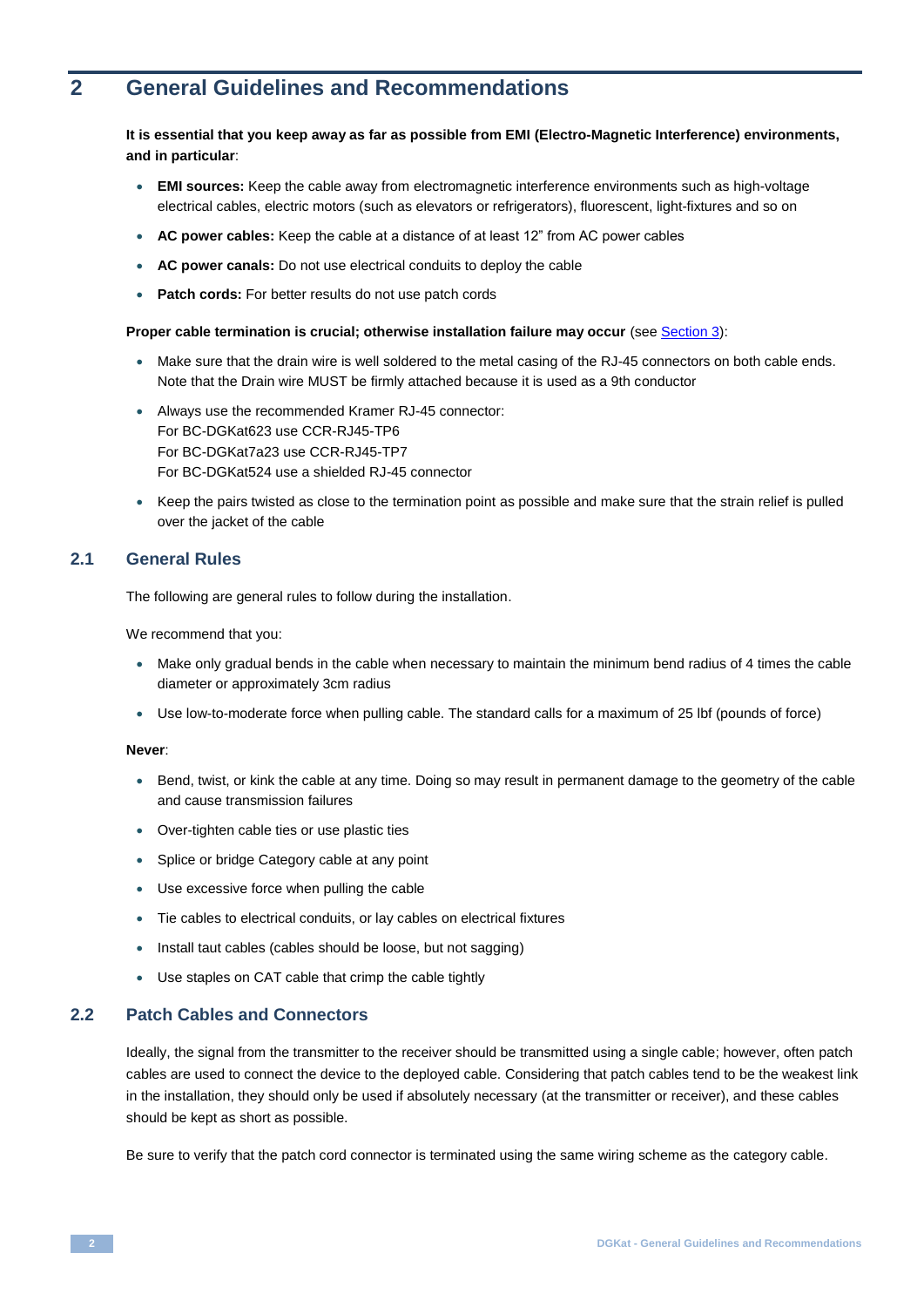# <span id="page-3-0"></span>**3 DGKat Twisted Pair Cable Termination**

The following sections describe how to properly terminate Kramer DGKat Twisted Pair cables.

# <span id="page-3-1"></span>**3.1 BC-DGKat623 Cable Termination**

This procedure describes how to terminate the **BC-DGKat623** Twisted Pair cable.

#### **Tools**

You will need these tools at hand: a **razor knife**, **wire cutters**, a **pair of pliers** and a **standard RJ-45 Crimp Tool**.

#### **Step 1: Remove part of the blue jacket**

Remove approximately 2.5" of the blue jacket using the razor knife exposing the 4 shielded pairs and drain wire. Fold the drain wire over onto the cable for future use.



#### **Step 2: Separate the 4 pairs**

Separate the 4 Pairs. Use the razor knife to carefully remove the shielding without scoring the wires beneath it. Repeat for all 4 pairs.



#### **Step 3: Untwist each pair**

Untwist each pair and straighten the individual conductors. Be sure to keep each pair together so it can be identified.

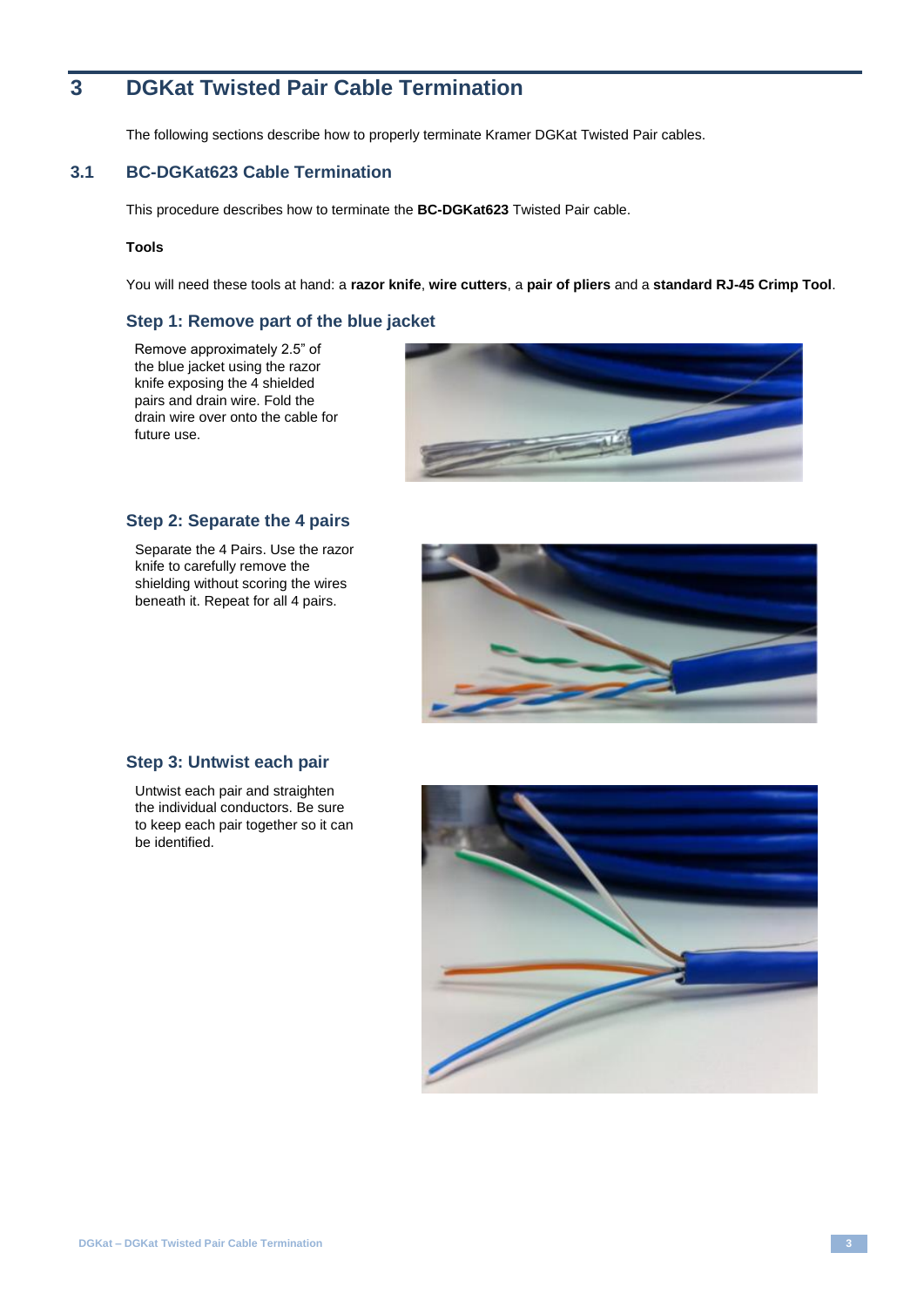### **Step 4: Insert conductors into the plastic loader**

Using the standard wiring scheme shown here (T-568B), insert the conductors into the plastic loader piece of the RJ-45 (CCR-RJ45-TP6) connector. The plastic loader is necessary because the thickness of CAT 6 cable does not allow it to sit flat in an RJ-45 connector like in normal CAT 5. Note how the loader staggers the cables:







### **Step 5: Slide the plastic loader down the cable**

Slide the plastic loader down the cable as close to the base as possible. Keep pressure on the top and bottom of the loader so the cables stay in place while sliding down.



#### **Step 6: Cut all conductors**

Using the wire cutters, cut all conductors leaving approximately 0.5" remaining.



### **Step 7: Insert the cable into the RJ-45 connector**

With the orange pair on the left and the clip of the RJ-45 connector facing downwards, insert the cable into the RJ-45 connector, pushing the cable all the way in until the exposed pairs contact the back of the connector.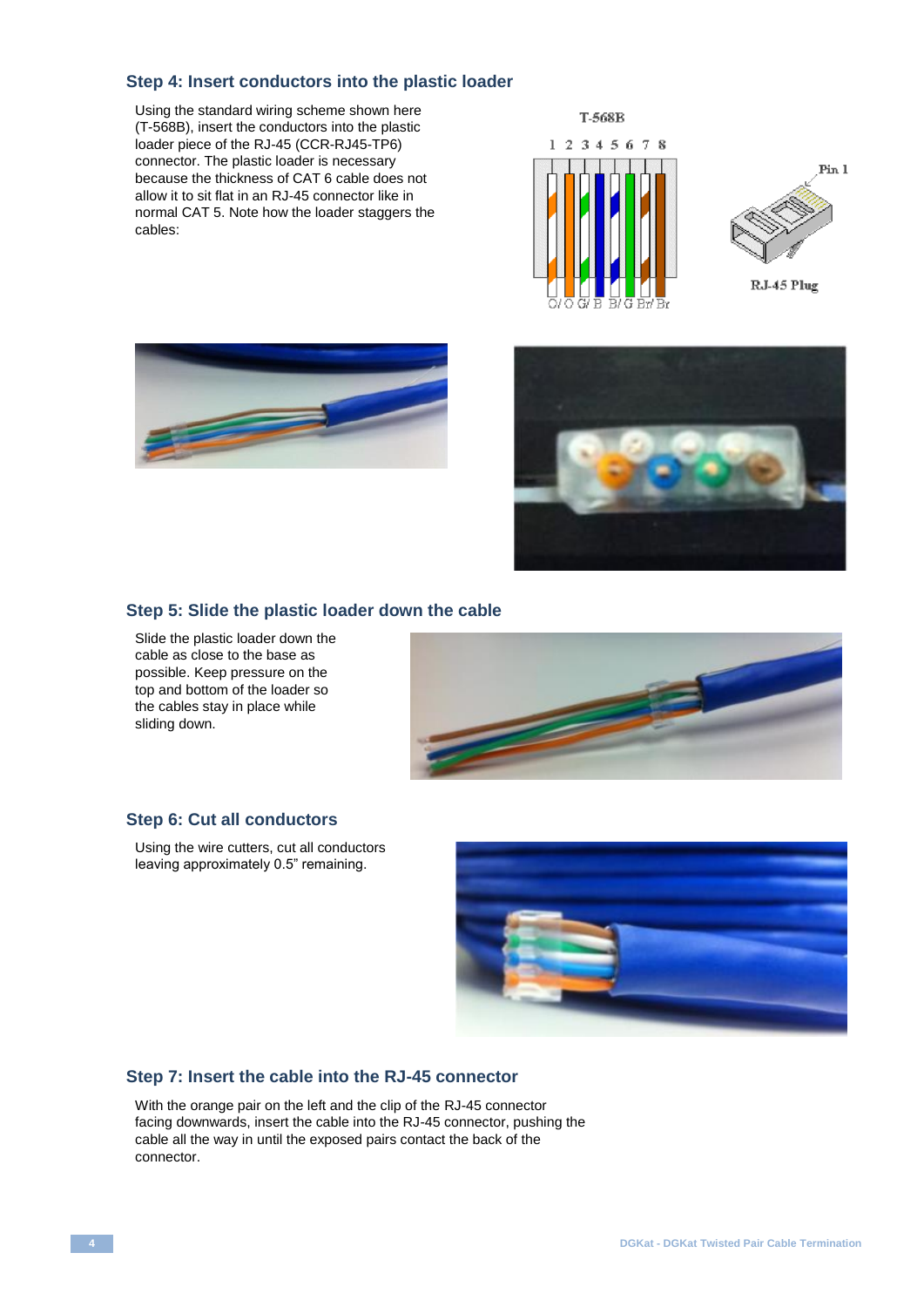# **Step 8: Crimp the RJ-45 connector**

Using the Standard Crimp Tool, crimp the RJ-45 connector.



### **Step 9: Flip the drain wire up onto the RJ-45 connector**

Flip the drain wire up onto the RJ-45 connector. Clamp the strain relief down on the blue jacket of the BC-DGKat623 cable using the pair of pliers.



# **Step 10: Solder the drain wire to the metal casing of the RJ-45 connector**

Solder the drain wire to the metal casing of the RJ-45 connector and cut off the excess using the wire cutters.

Verify the continuity of the conductors and the shield using a cable tester.

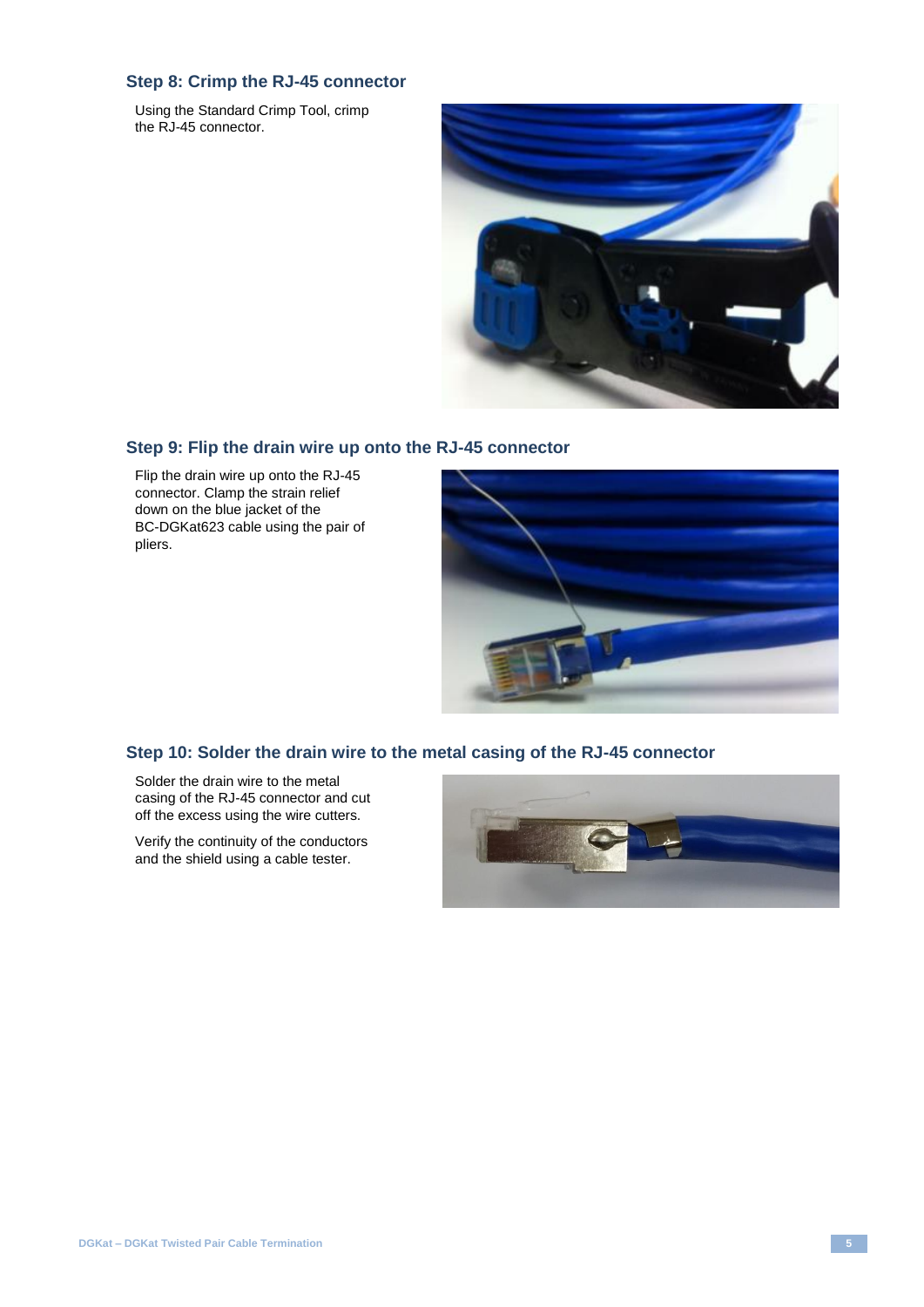# <span id="page-6-0"></span>**3.2 BC-DGKat7a23 Cable Termination**

This procedure describes how to terminate the **BC-DGKat7a23** Twisted Pair cable.

#### **Tools**

You will need these tools at hand: a **razor knife**, **wire cutters**, a **pair of pliers** and a **standard RJ-45 Crimp Tool**.

#### **Step 1: Remove part of the jacket**

Remove approximately 2.5" of the jacket using the razor knife exposing the 4 shielded pairs and drain wire surrounded by the braided shield.



#### **Step 2: remove the braided shield**

Neatly remove the braided shield aside.



# **Step 3: Cut the braided shield**

Carefully remove the braided shield using the razor knife.



# **Step 4: Separate the 4 pairs**

Separate the 4 Pairs. Use the razor knife to carefully remove the shielding without scoring the wires beneath it. Repeat for all 4 pairs.

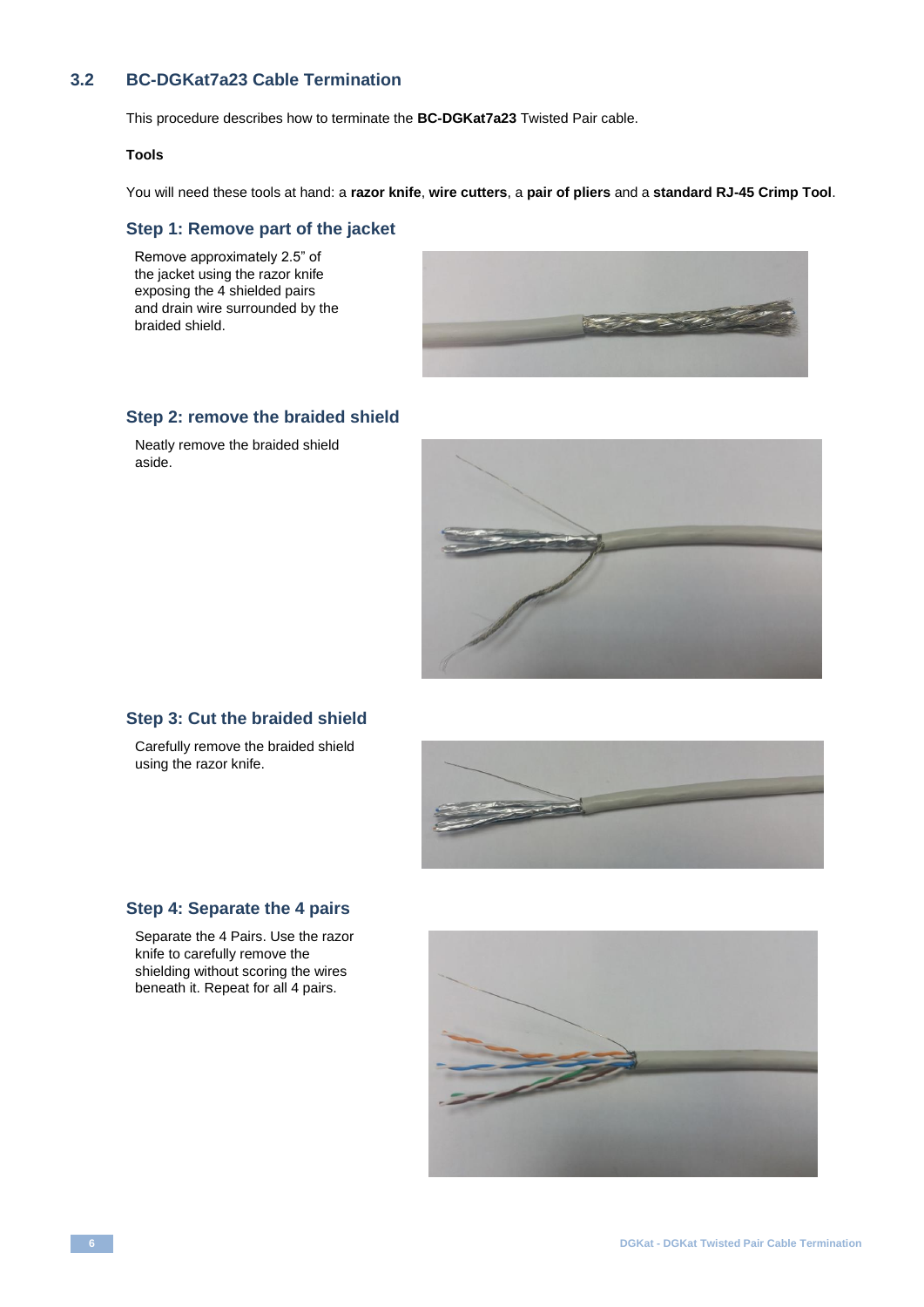### **Step 5: Untwist each pair**

Untwist each pair and straighten the individual conductors. Be sure to keep each pair together so it can be identified.



# **Step 6: Insert conductors into the plastic loader**

Using the standard wiring scheme shown here (T-568B), insert the conductors into the plastic loader piece of the RJ-45 (CCR-RJ45-TP7) connector. The plastic loader is necessary because the thickness of CAT 7a cable does not allow it to sit flat in an RJ-45 connector like in normal CAT 5. Note how the loader staggers the cables:











#### **Step 7: Slide the plastic loader down the cable**

Slide the plastic loader down the cable as close to the base as possible. Keep pressure on the top and bottom of the loader so the cables stay in place while sliding down.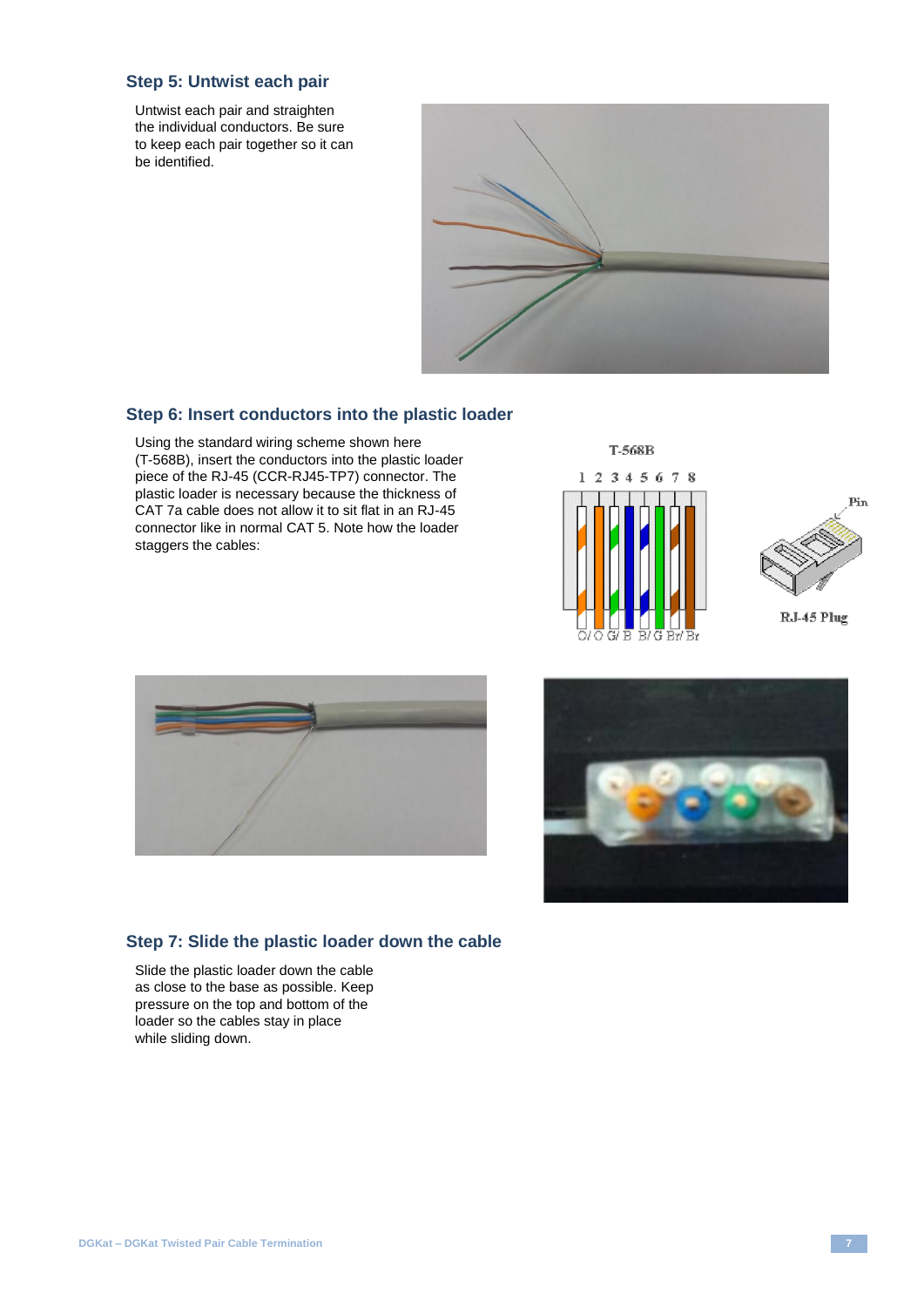# **Step 8: Cut all conductors**

Using the wire cutters, cut all conductors leaving approximately 0.5" remaining.



#### **Step 9: Insert the cable into the RJ-45 connector**

With the orange pair on the left and the clip of the RJ-45 connector facing downwards, insert the cable into the RJ-45 connector, pushing the cable all the way in until the exposed pairs contact the back of the connector.

#### **Step 10: Crimp the RJ-45 connector**

Using the Standard Crimp Tool, crimp the RJ-45 connector.



### **Step 11: Clamp the drain relief**

Clamp the strain relief down on the jacket of the BC-DGKat7a23 cable using the pair of pliers.

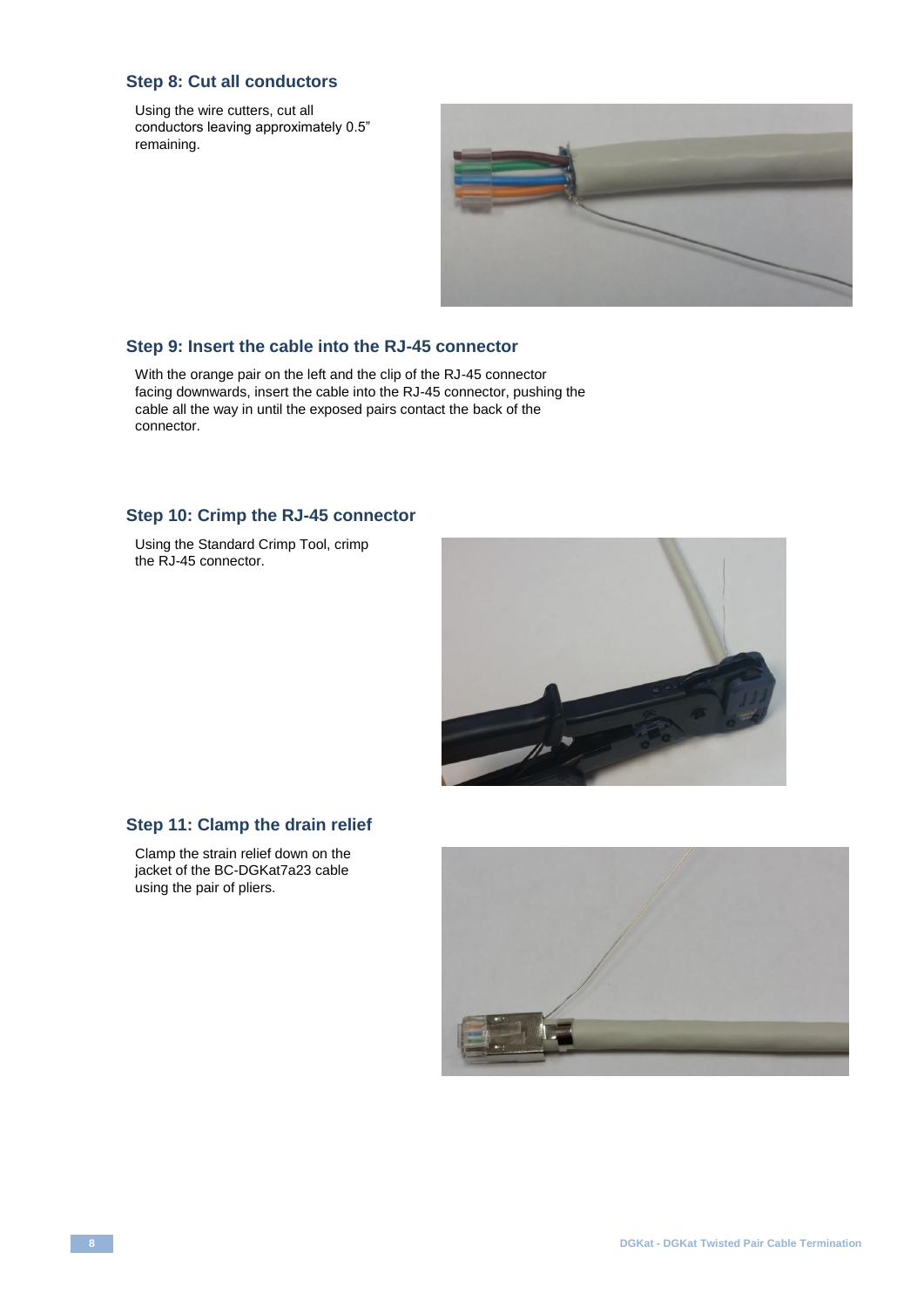# **Step 12: Solder the drain wire to the metal casing of the RJ-45 connector**

Flip the drain wire up onto the RJ-45 connector and solder the drain wire to the metal casing of the RJ-45 connector and cut off the excess using the wire cutters.

Verify the continuity of the conductors and the shield using a cable tester.



# <span id="page-9-0"></span>**3.3 BC-DGKat524 Cable Termination**

This procedure describes how to terminate the **BC-DGKat524** Twisted Pair cable.

#### **Tools**

You will need these tools at hand: a **razor knife**, **wire cutters**, a **pair of pliers** and a **standard RJ-45 Crimp Tool**.

#### **Step 1: Remove part of the jacket**

Remove approximately 2.5" of the jacket using the razor knife exposing the 4 shielded pairs and drain wire.



### **Step 2: Remove the Polyester foil**

Remove the polyester foil and carefully cut it out.



### **Step 3: Remove the shielding foil**

Remove the shielding foil using the razor knife exposing the 4 pairs and drain wire.

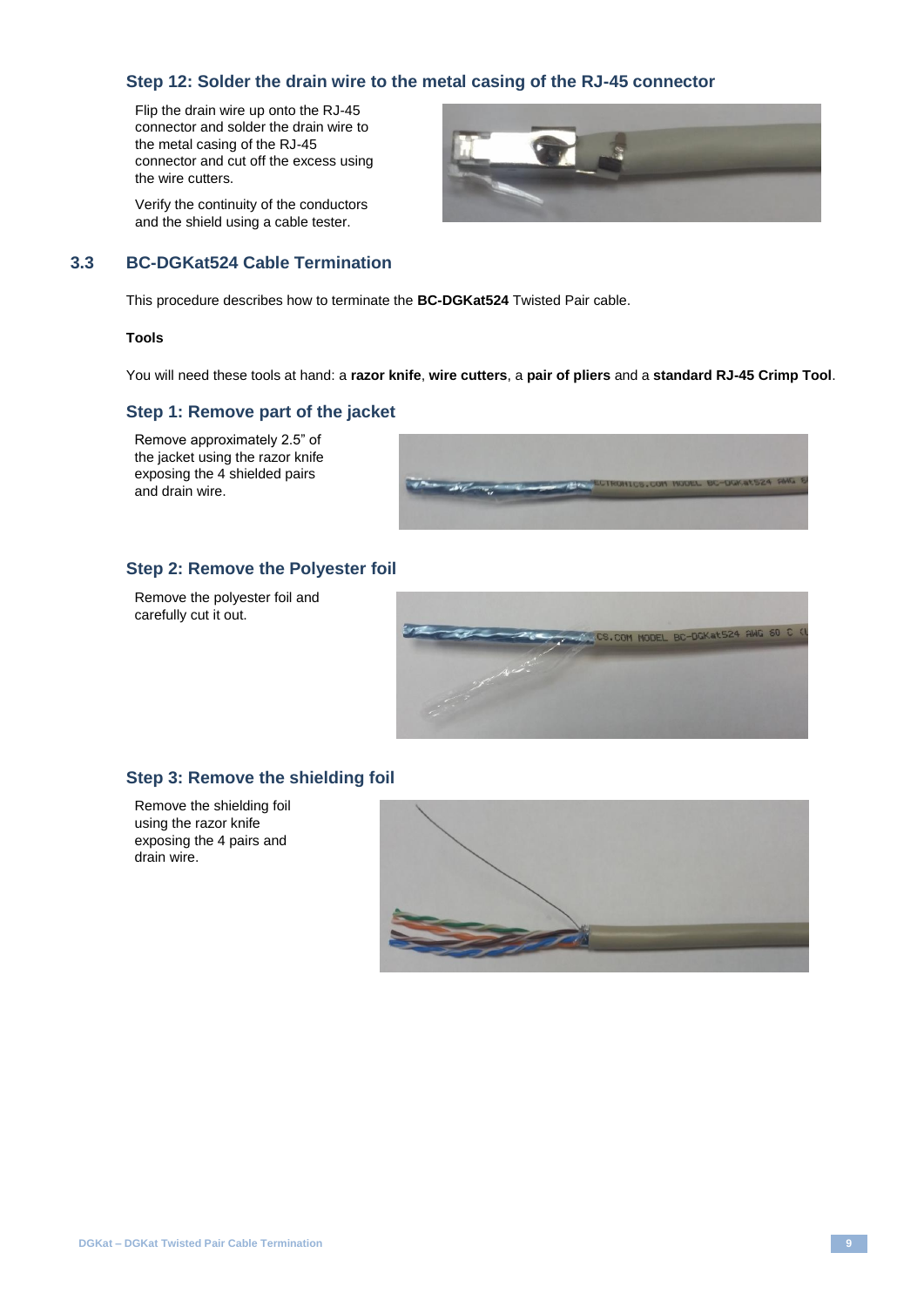# **Step 4: Separate the 4 pairs**

Separate the 4 Pairs.



# **Step 5: Untwist each pair**

Untwist each pair and straighten the individual conductors. Be sure to keep each pair together so it can be identified



# **Step 6: Place wires in order**

Place the wire in order



# **Step 7: Cut all conductors**

Using the wire cutters, cut all conductors leaving approximately 0.5" remaining.